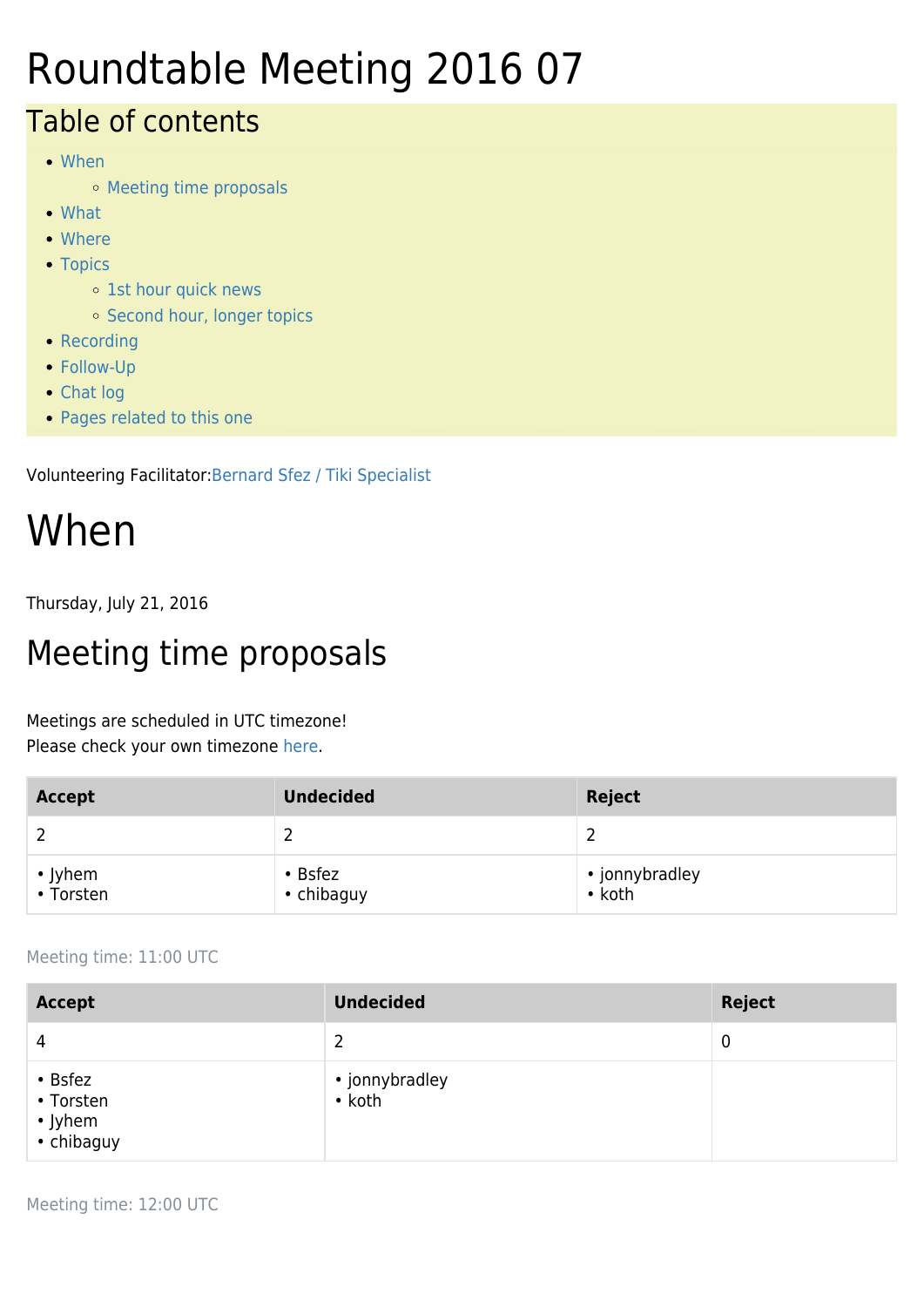| <b>Accept</b>                                                                        | <b>Undecided</b> | <b>Reject</b> |
|--------------------------------------------------------------------------------------|------------------|---------------|
|                                                                                      | $\boldsymbol{0}$ | $\mathbf 0$   |
| • Bsfez<br>• jonnybradley<br>• Torsten<br>• Jyhem<br>• gezza<br>• chibaguy<br>• koth |                  |               |

#### Meeting time: 13:00 UTC

| <b>Accept</b>                                            | <b>Undecided</b> | <b>Reject</b> |
|----------------------------------------------------------|------------------|---------------|
| 4                                                        | ᅩ                |               |
| • Bsfez<br>• jonnybradley<br>$\cdot$ Jyhem<br>• chibaguy | $\cdot$ koth     | • Torsten     |

#### Meeting time: 14:00 UTC

| <b>Accept</b>                       | <b>Undecided</b> | <b>Reject</b>           |
|-------------------------------------|------------------|-------------------------|
|                                     |                  |                         |
| • jonnybradley<br>• luci<br>• Jyhem | $\cdot$ Bsfez    | • Torsten<br>• chibaguy |

#### Meeting time: 15:00 UTC

| <b>Accept</b>             | <b>Undecided</b> | <b>Reject</b>                            |
|---------------------------|------------------|------------------------------------------|
|                           |                  | ∍                                        |
| • jonnybradley<br>• Jyhem | $\cdot$ koth     | $\cdot$ Bsfez<br>• Torsten<br>• chibaguy |

#### Meeting time: 16:00 UTC

| <b>Accept</b> | <b>Undecided</b> | <b>Reject</b>        |
|---------------|------------------|----------------------|
|               |                  |                      |
| $\cdot$ Jyhem | • jonnybradley   | • Bsfez<br>• Torsten |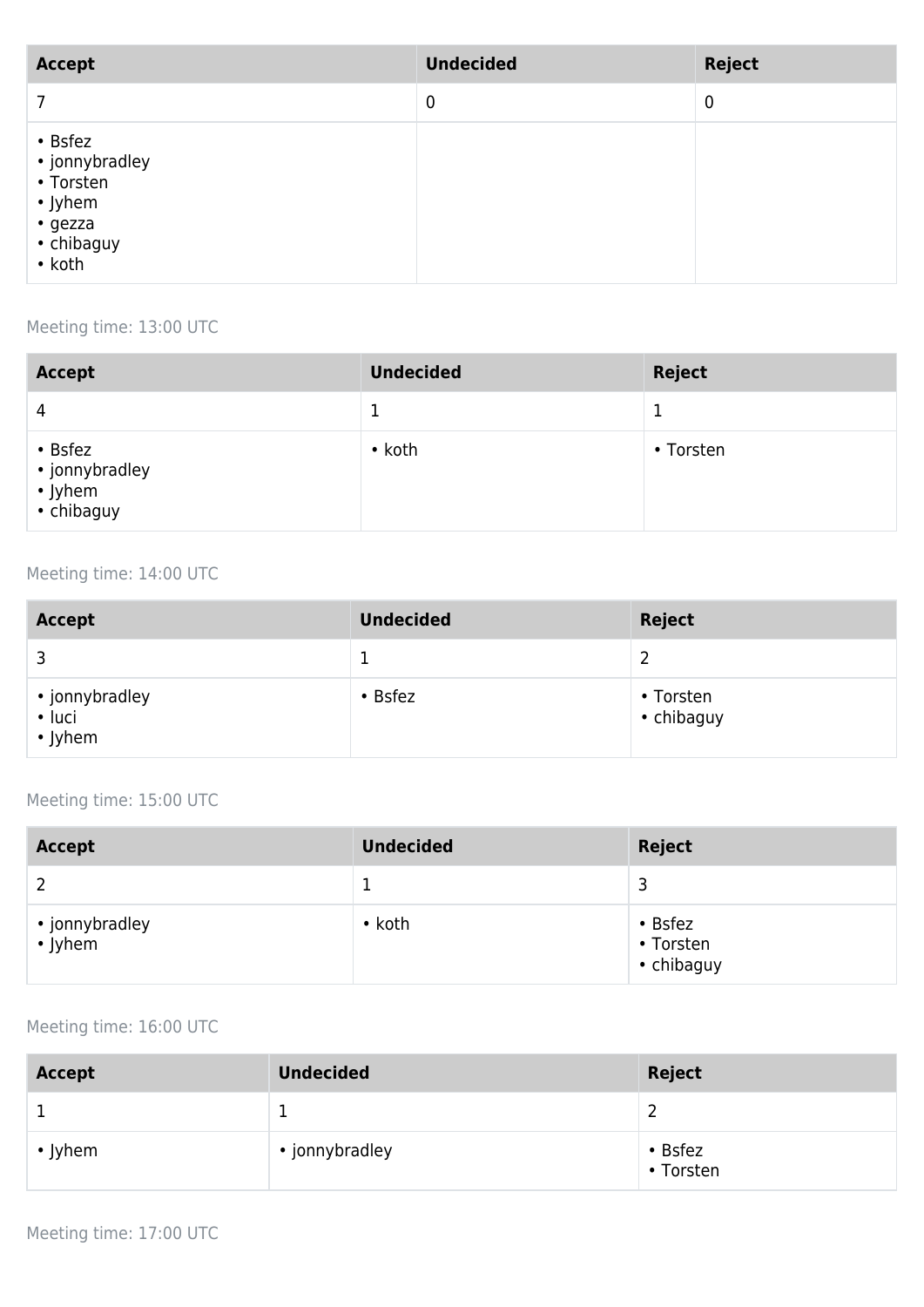| Accept               | <b>Undecided</b>         | Reject        |
|----------------------|--------------------------|---------------|
|                      |                          |               |
| • Jyhem<br>• Torsten | • jonnybradley<br>• koth | $\cdot$ Bsfez |

Meeting time: 18:00 UTC

# What

See [Roundtable Meetings](https://tiki.org/Roundtable-Meetings) for a detailed description.

### **Where**

<http://live.tiki.org>

# **Topics**

### 1st hour quick news

- Quick update on releases (security) status
- Quick update on Tiki15 LTS status
- Quick updates on TikiFestFroscon2016 and TikiFestHu2016
- Quick update on Facebook & Twitter integration

### Second hour, longer topics

- Planning TikiFestFroscon2016 and TikiFestHu2016
- Strategy discussion for Tiki As it has been said in the devlist we are short of hands and summer won't help We have to adapt so our ship flag Tiki15 doesn't suffer anymore regression and the nasty ones are fixed.
- state of the art of the communication to tiki site admins/users about the need to upgrade to latest versions with security fixes
- shall we setup a specific "security" newsletter, and let users subscribe (new: at registration time, old after some newsletter message)?
- Setting/reviewing guideline about strings and translation. Strings showed a variety of punctuation or pref insertion we have to decide what is the proper method we choose to avoid confusion.

Some example:

- $\circ$  Where should be placed the punctuation ? Outside the {tr} tags or inside ?
- Should we use "..." or ". . ." or Unicode Character 'HORIZONTAL ELLIPSIS' (U+2026)
- How \$pref are to be inserted in the string ?
- Using Transifex
	- Correction on "lib/core/Services/Language/Controller.php" as it is not working with Macintosh (On my Mac php file are Shell Script and the controller reject it).
- add your...